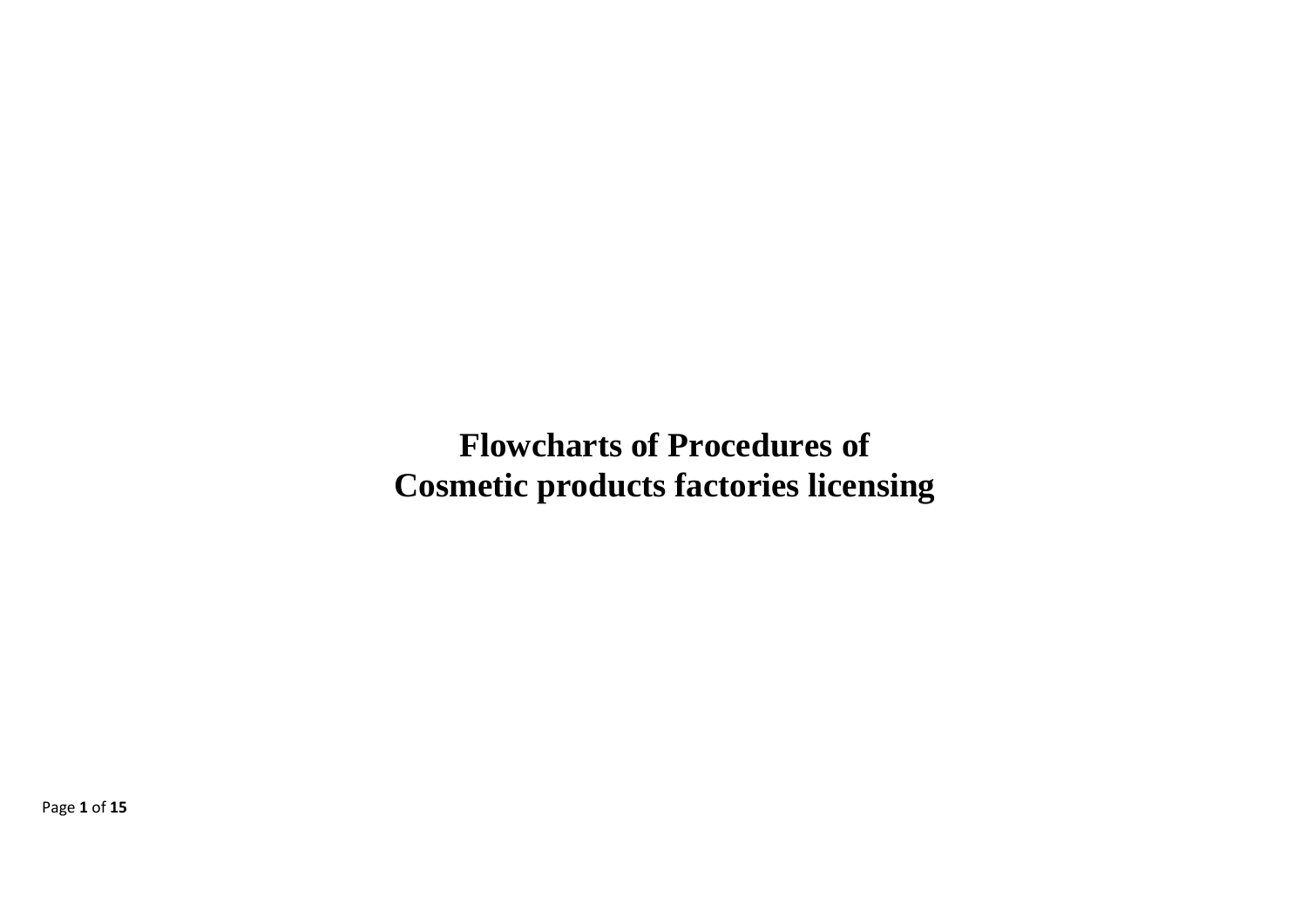

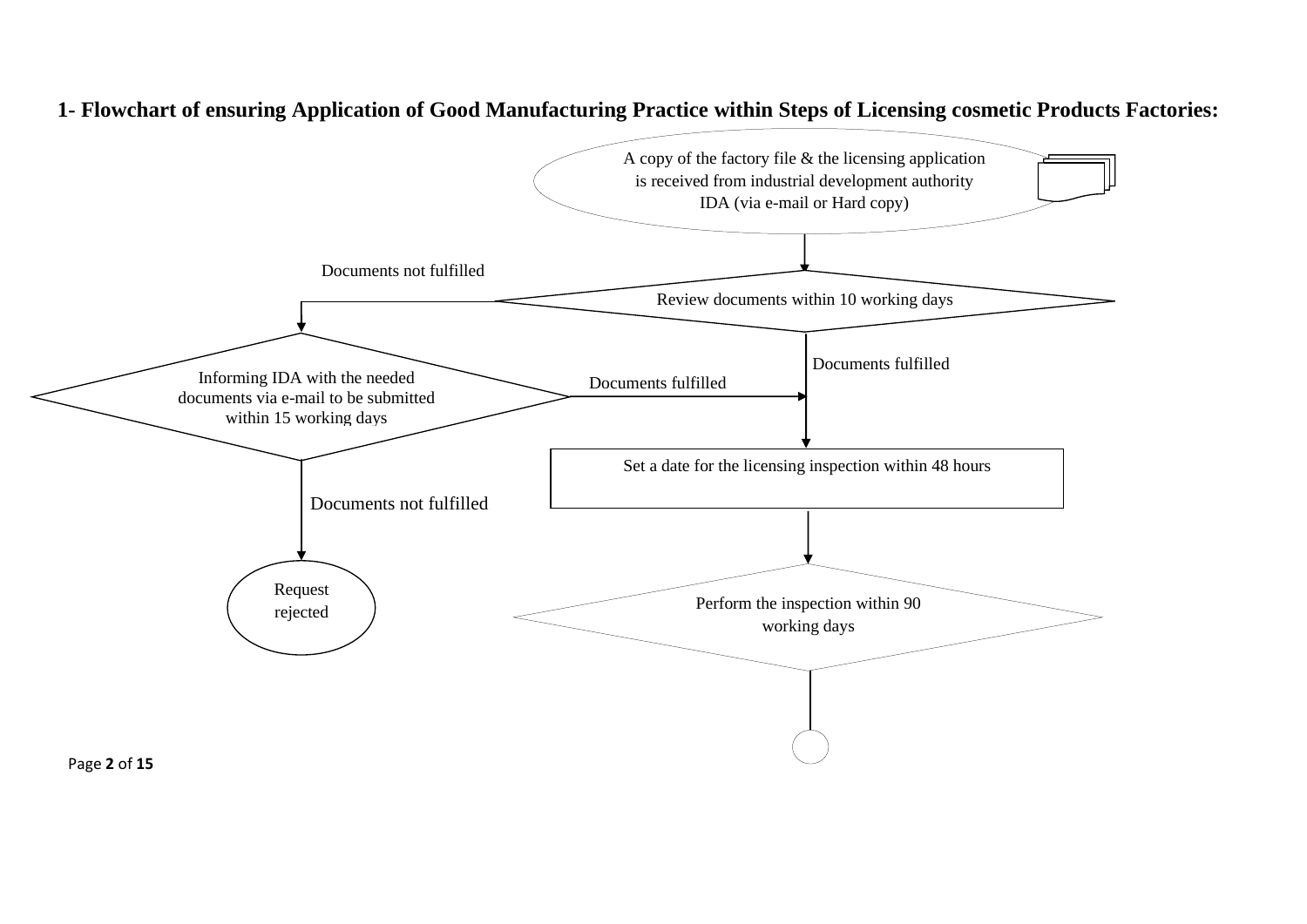

Page **3** of **15**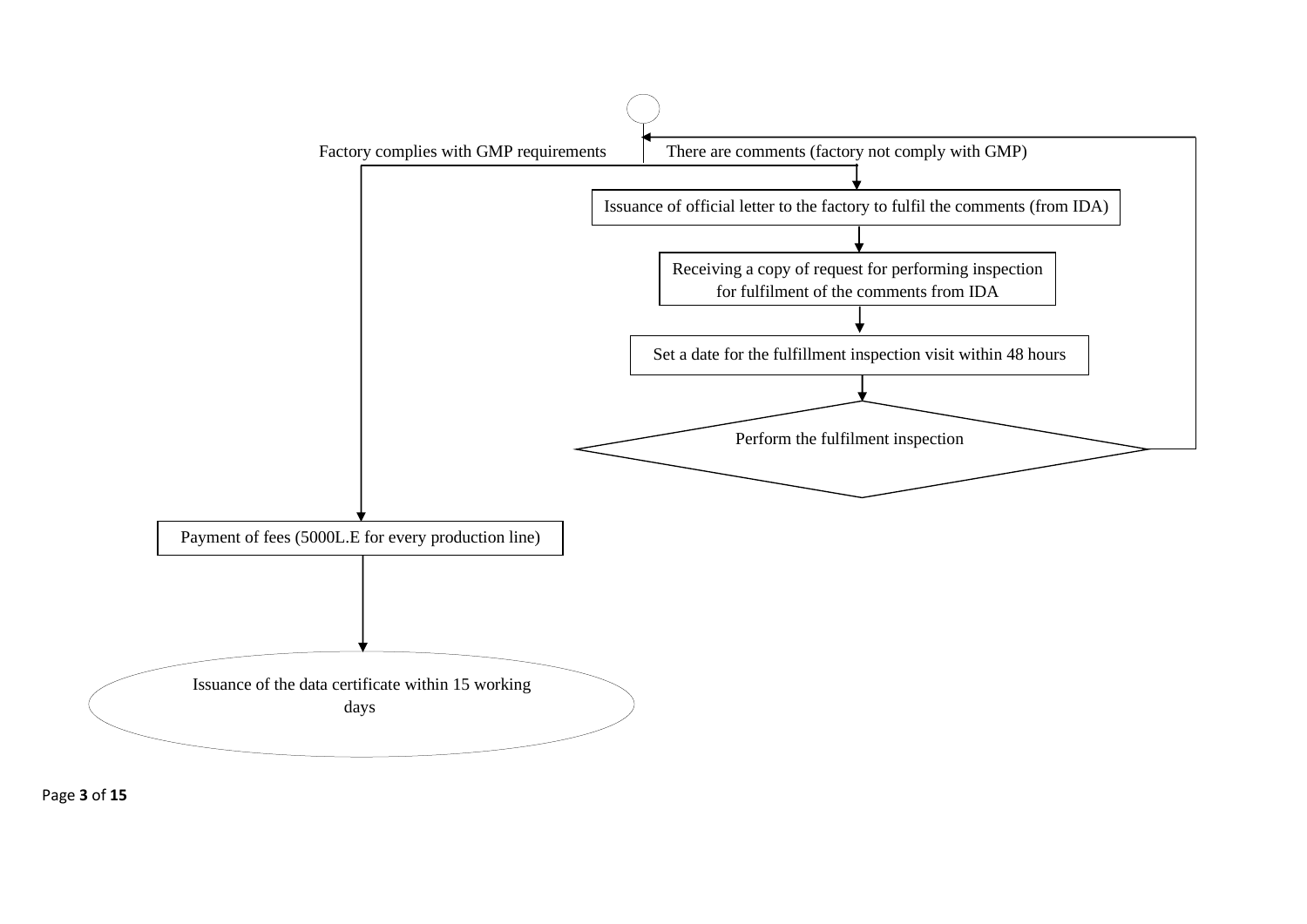## **2- Flowchart of Layout review of factories:**

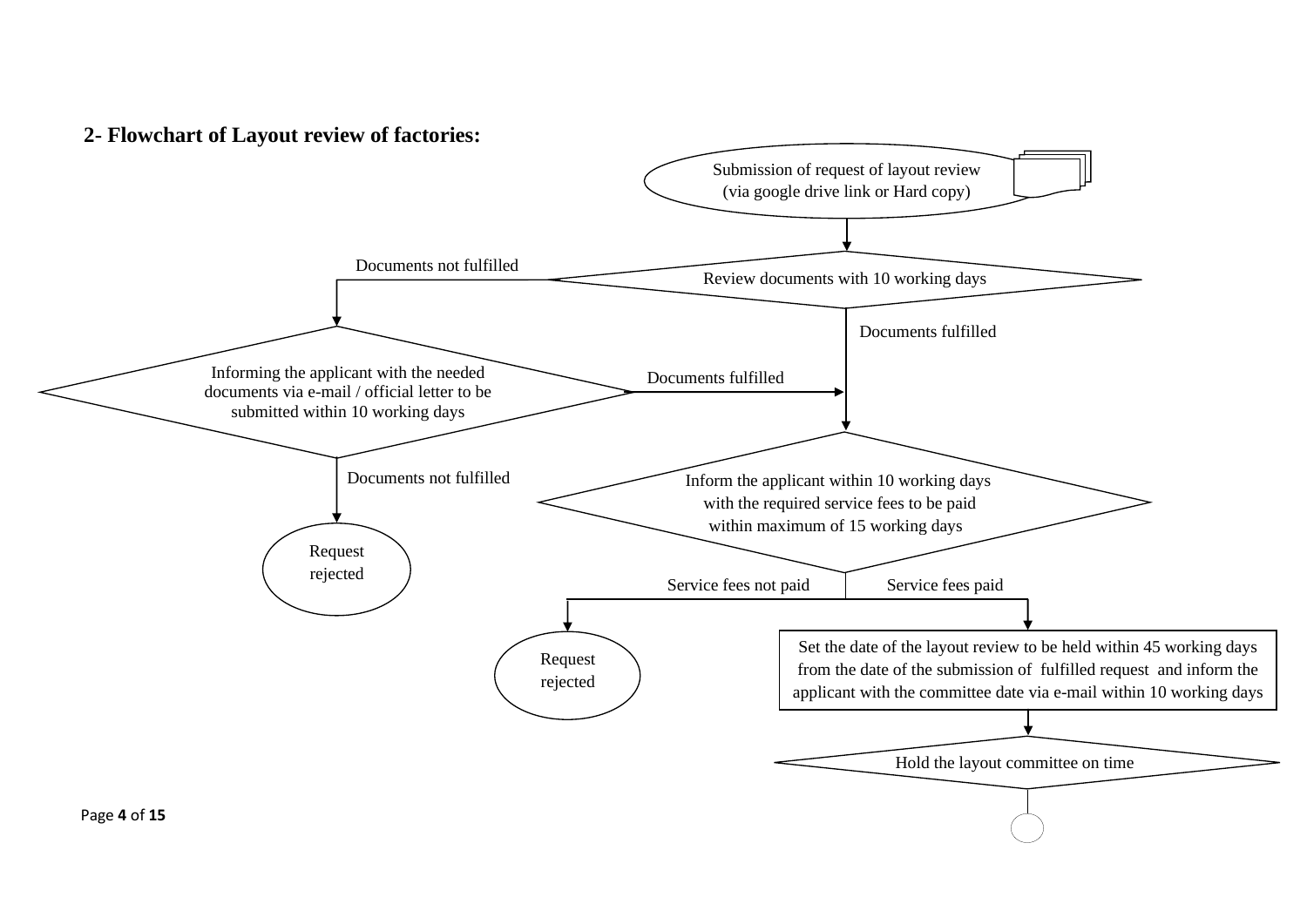

Page **5** of **15**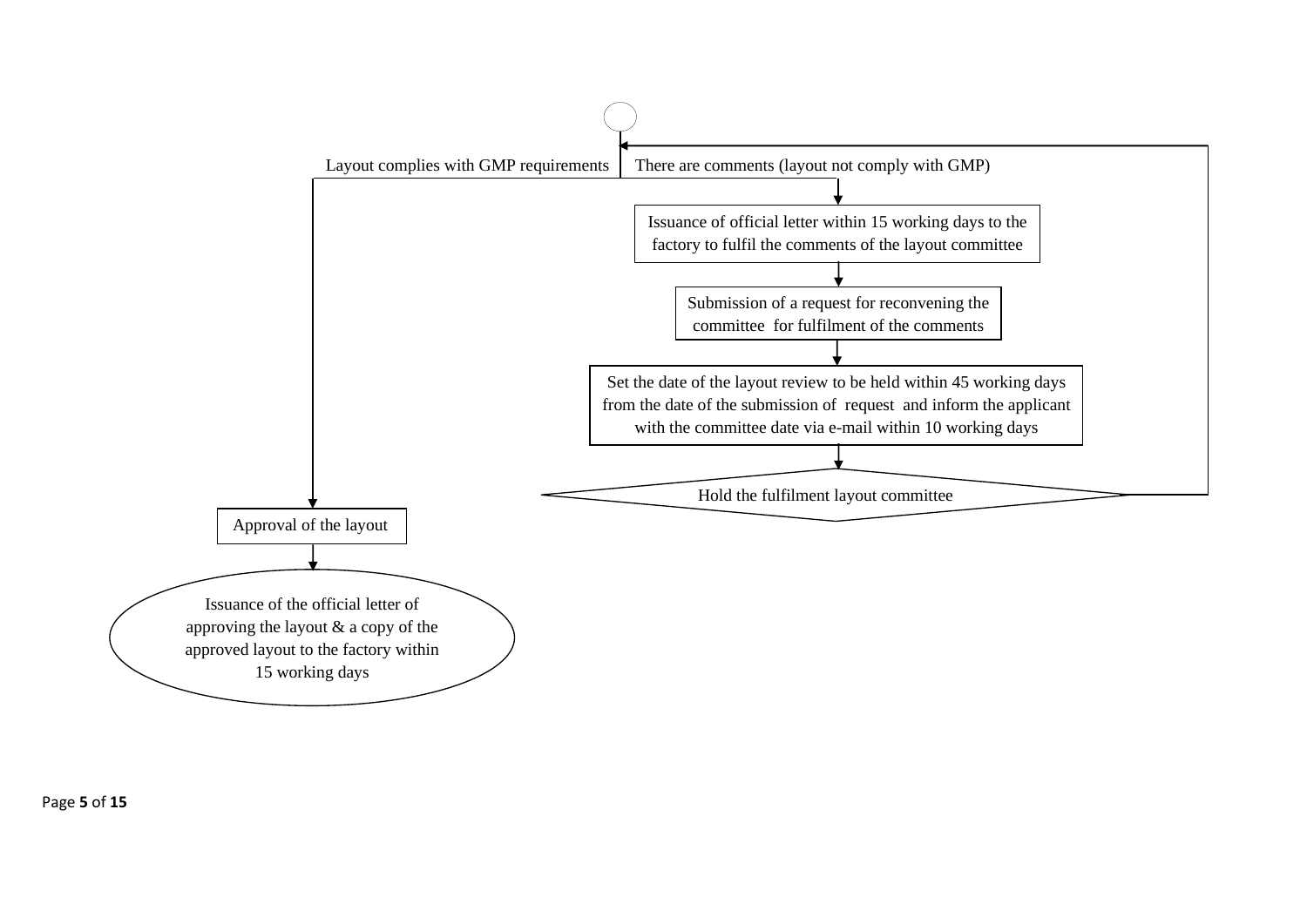**3- Flowchart of Making Sure of Application of Good Manufacturing Practice GMP Within Steps of Adding Production Line to a Licensed Cosmetic Products Factory:**

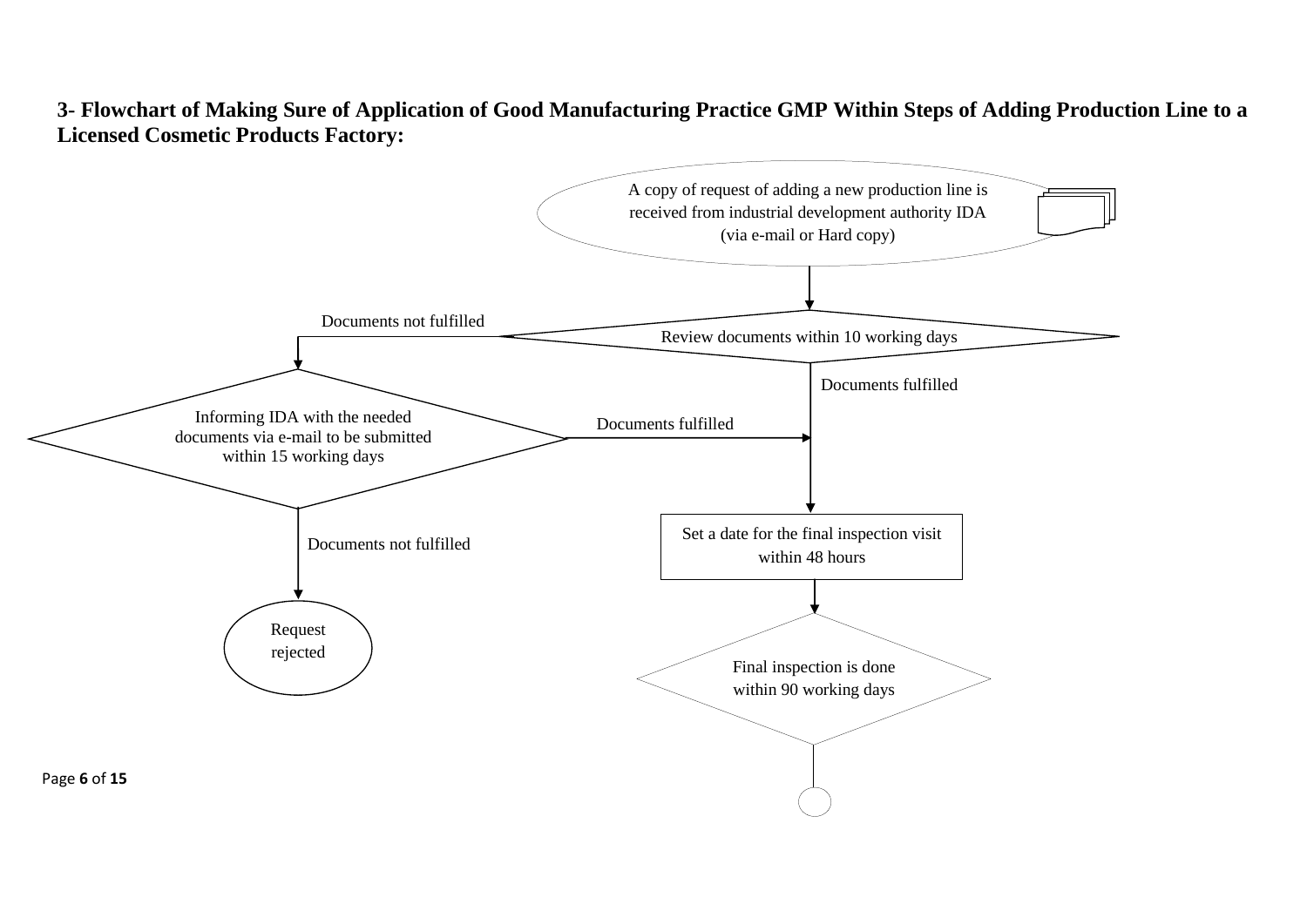

Page **7** of **15**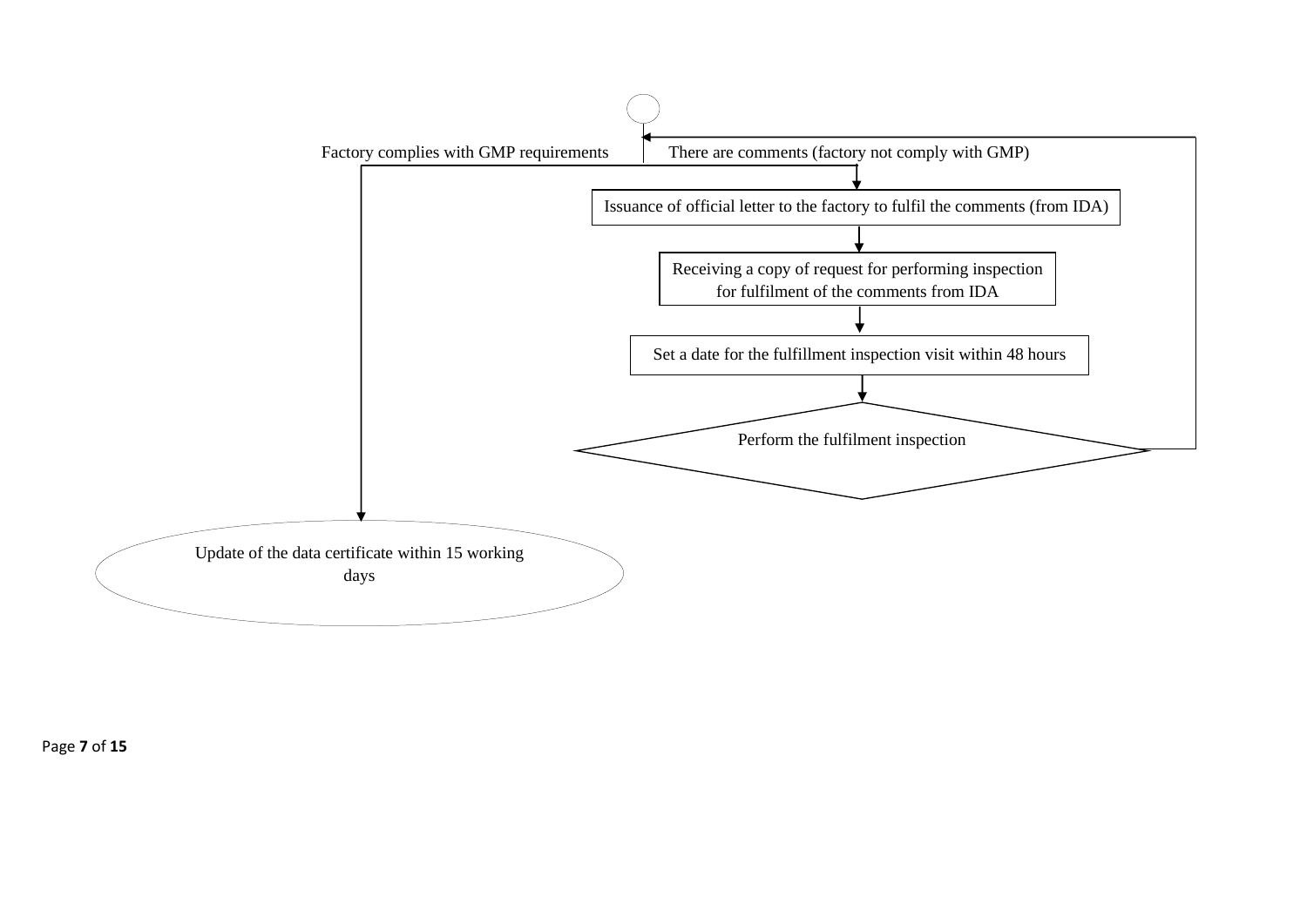## **4- Flowchart of Making any modification to the cosmetics product's factory: With no change in motor powers:**

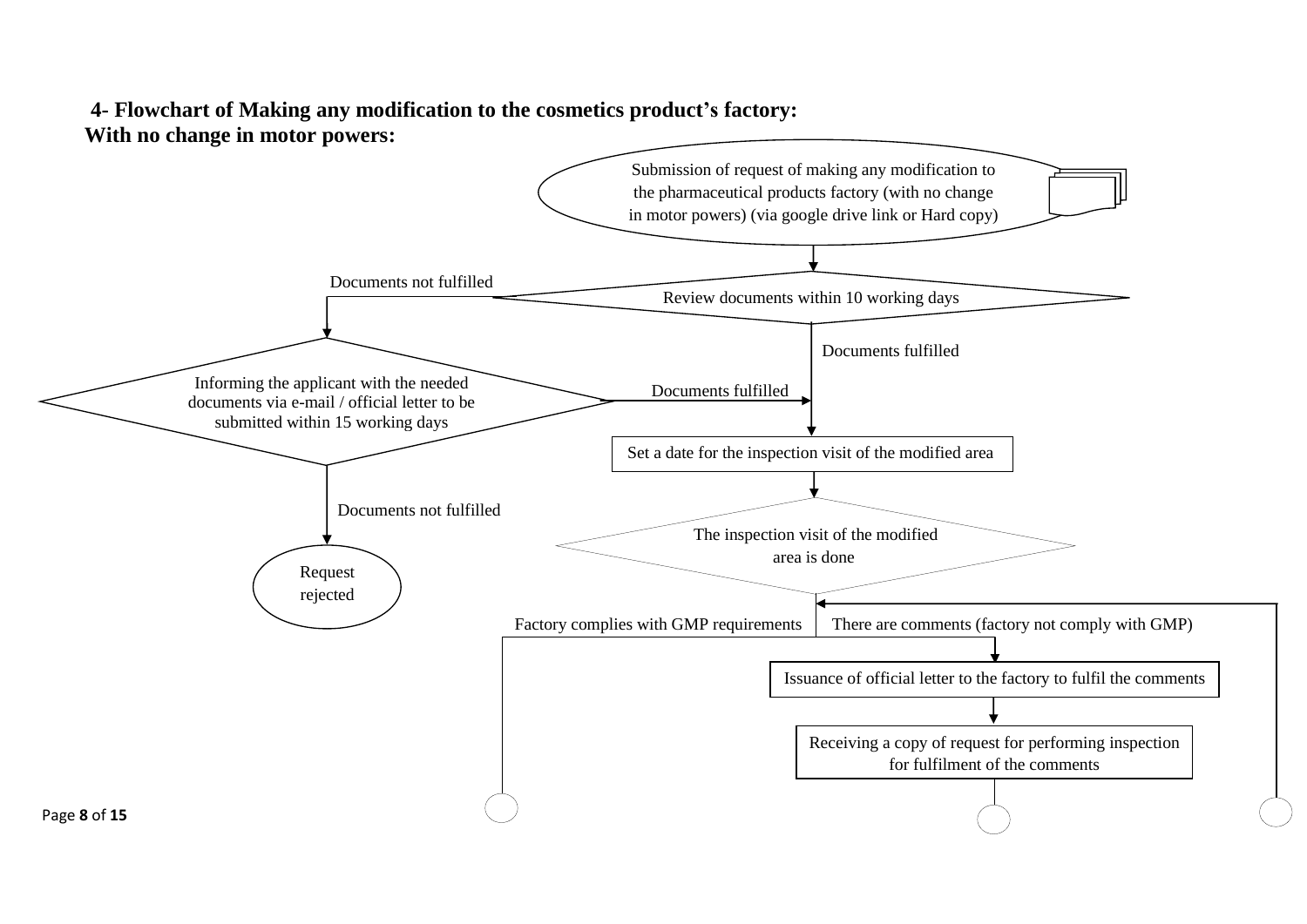

Page **9** of **15**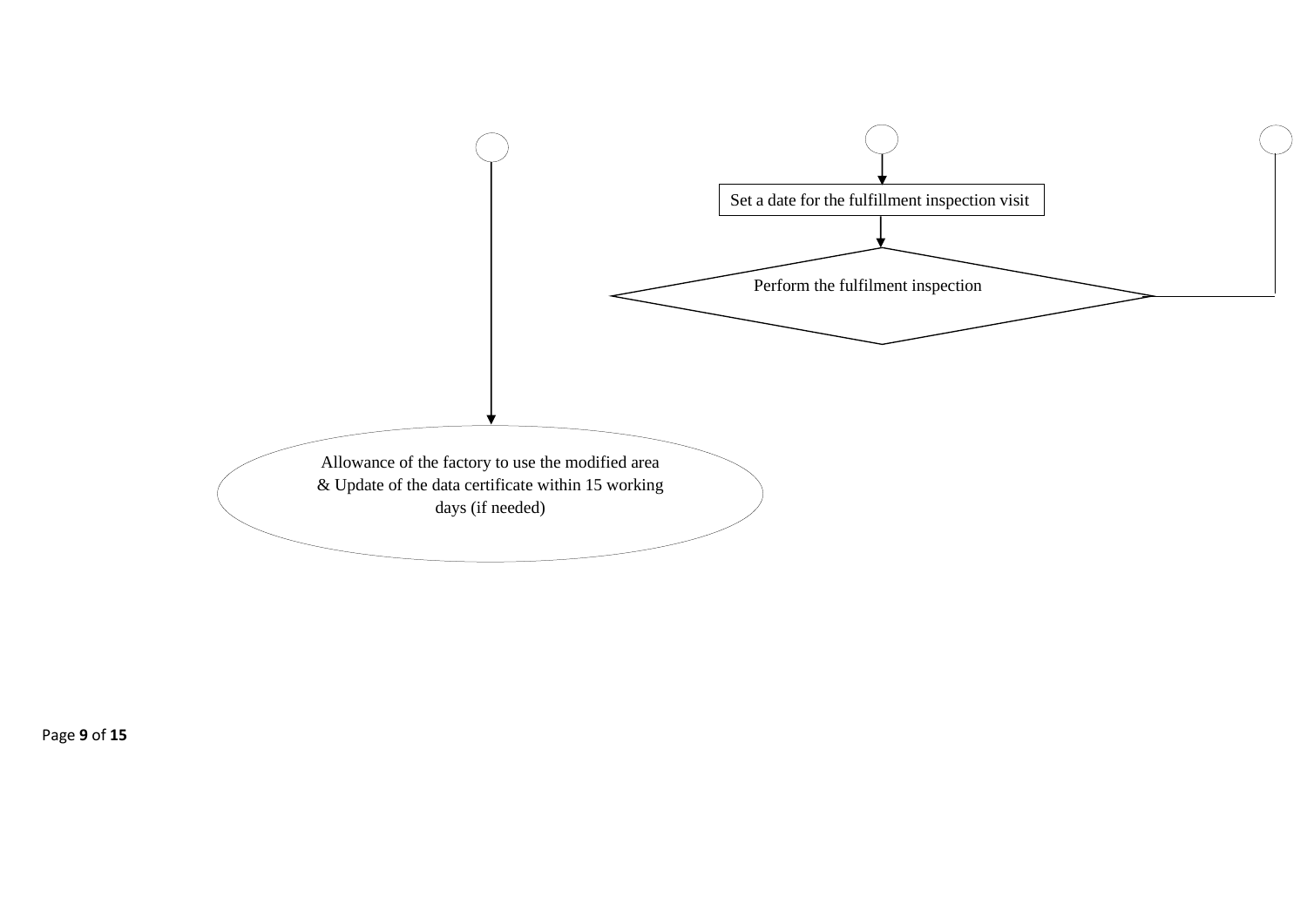**5- Flowchart of Issuance of data certificate of Cosmetics products factory:**

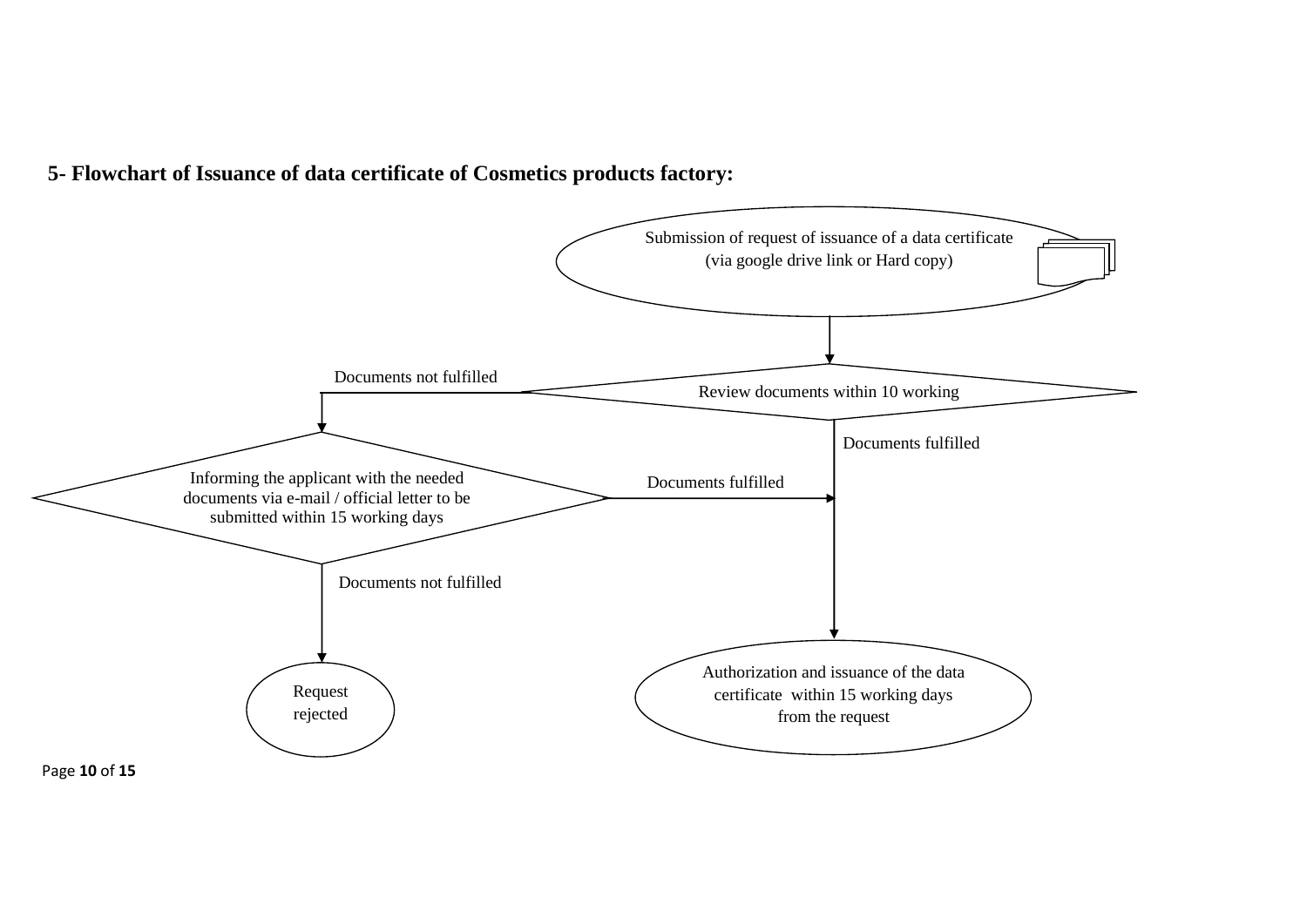**6- Flowchart of Making any change in data of the data certificate of Cosmetics products factories:**

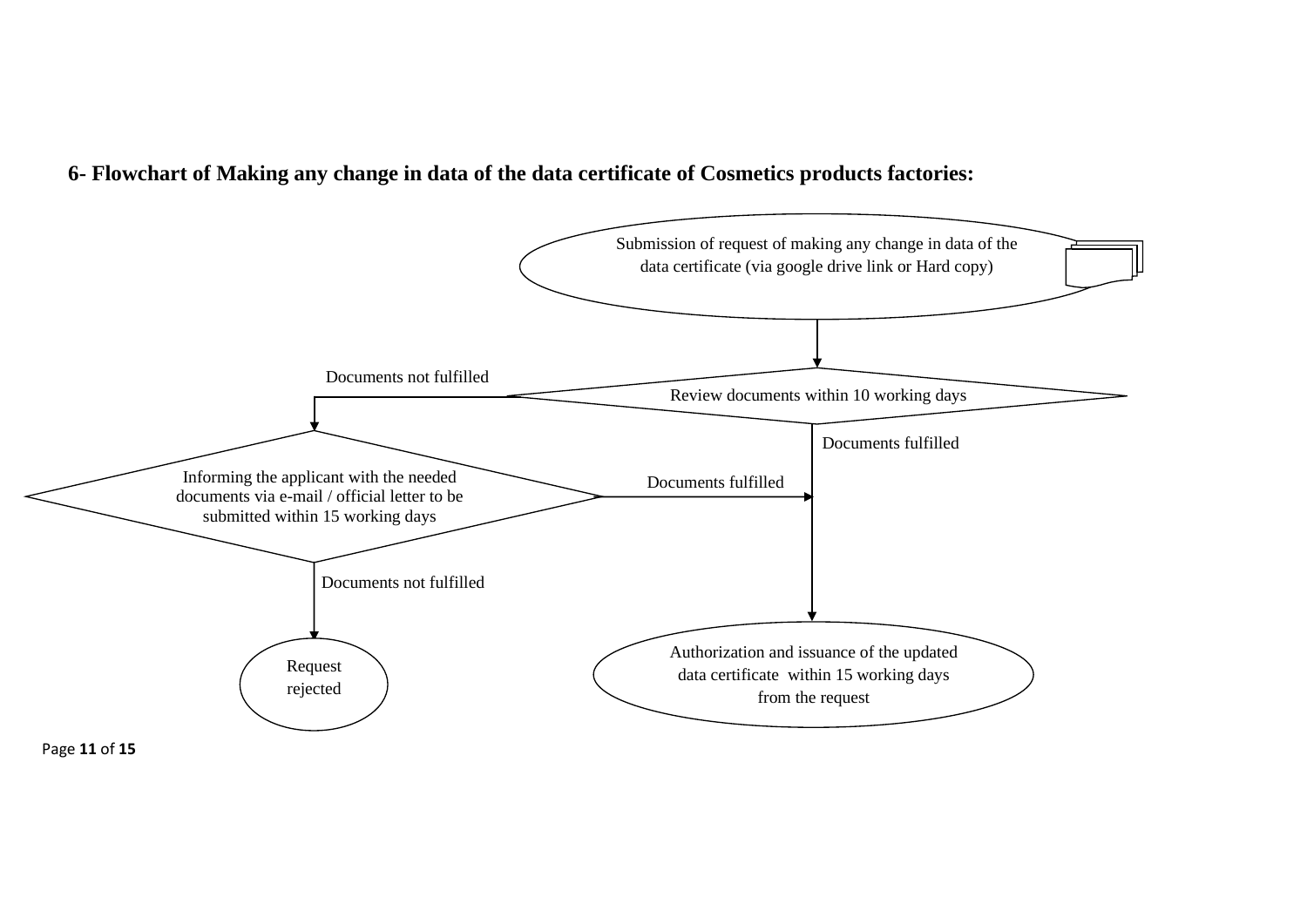**7- Flowchart of Issuing certified typical copies of Cosmetics products factory's license / data certificate:**



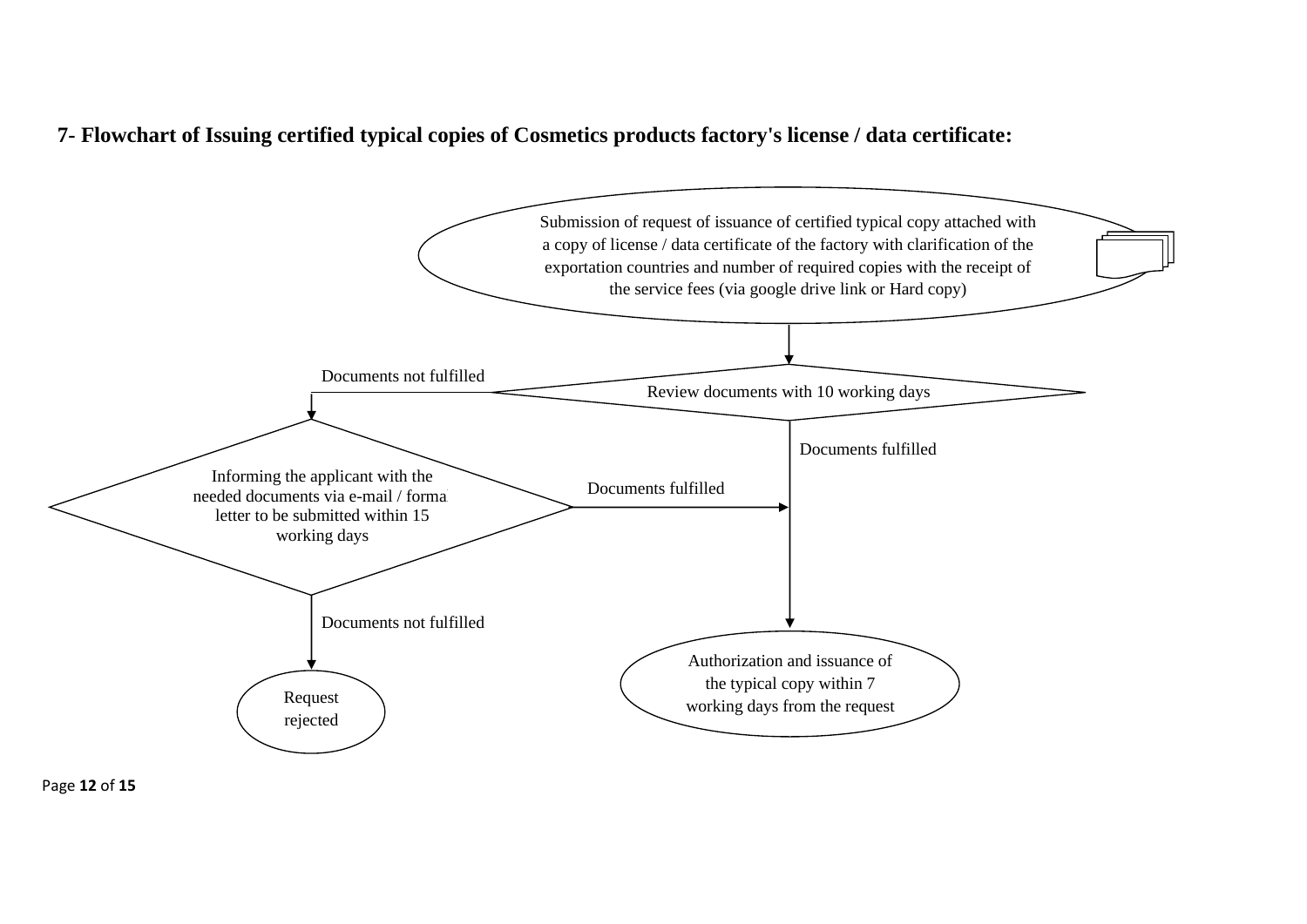**8- Flowchart of Licensing Accessory Store that belongs to a licensed Cosmetics products factory:**

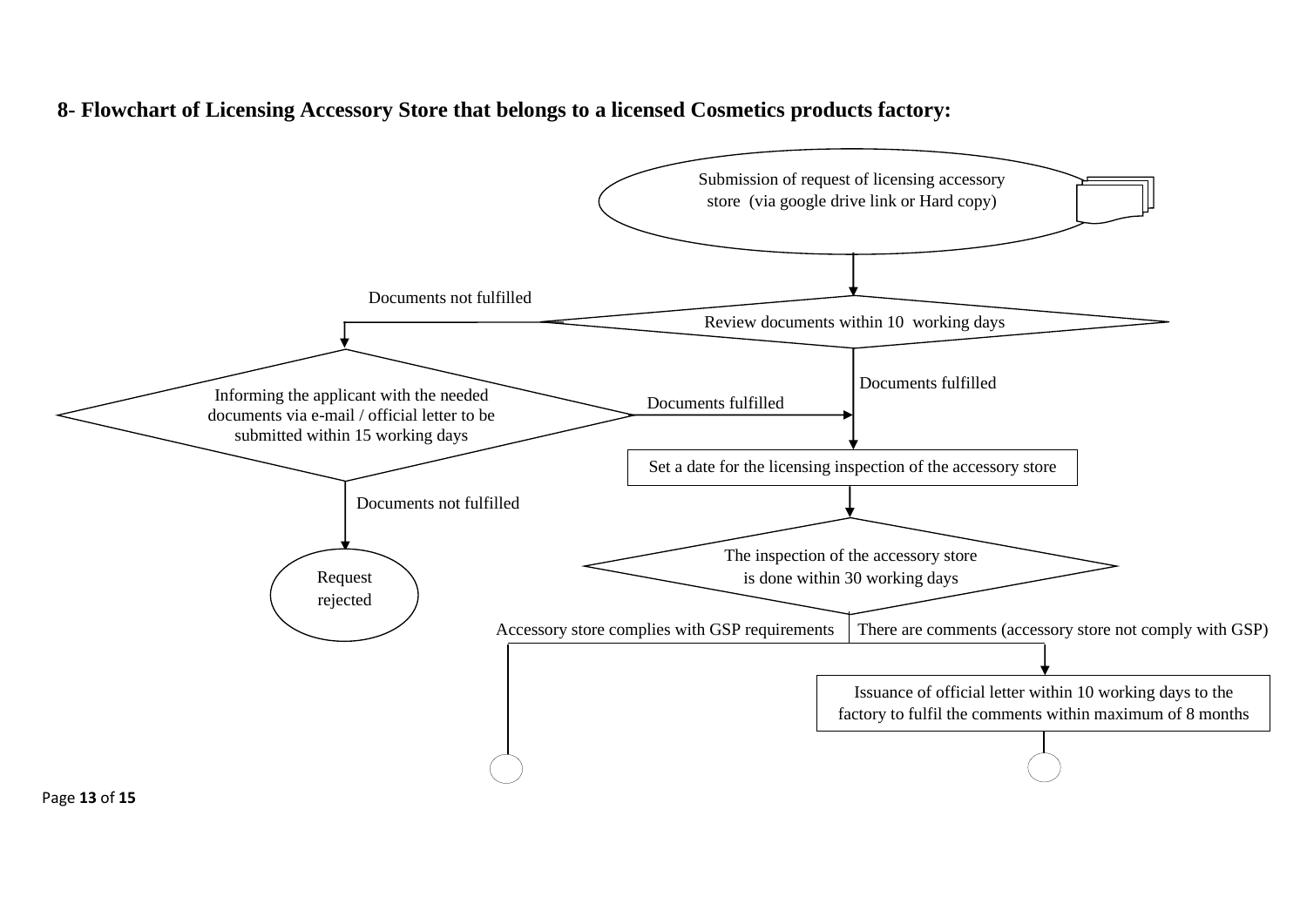